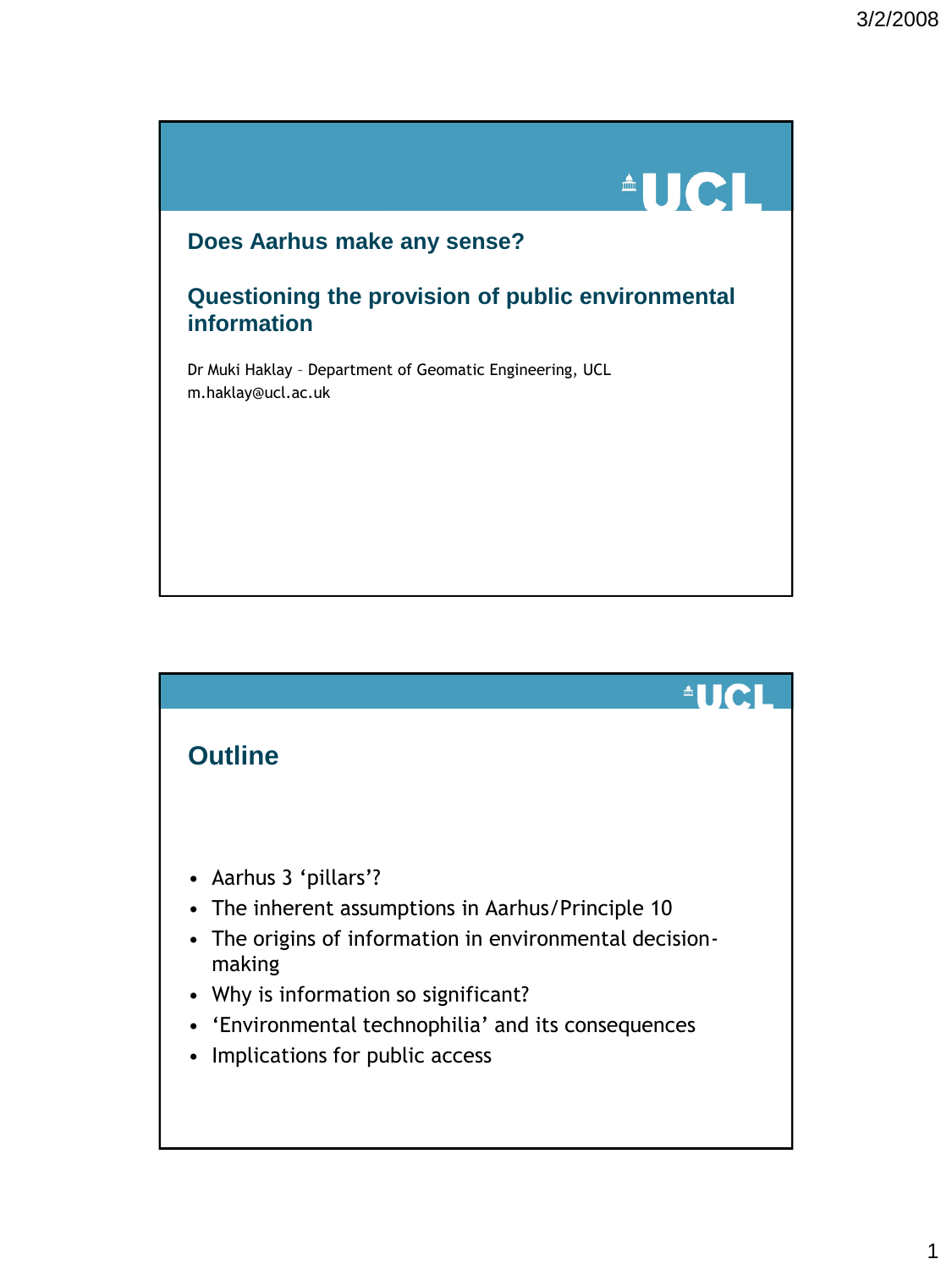

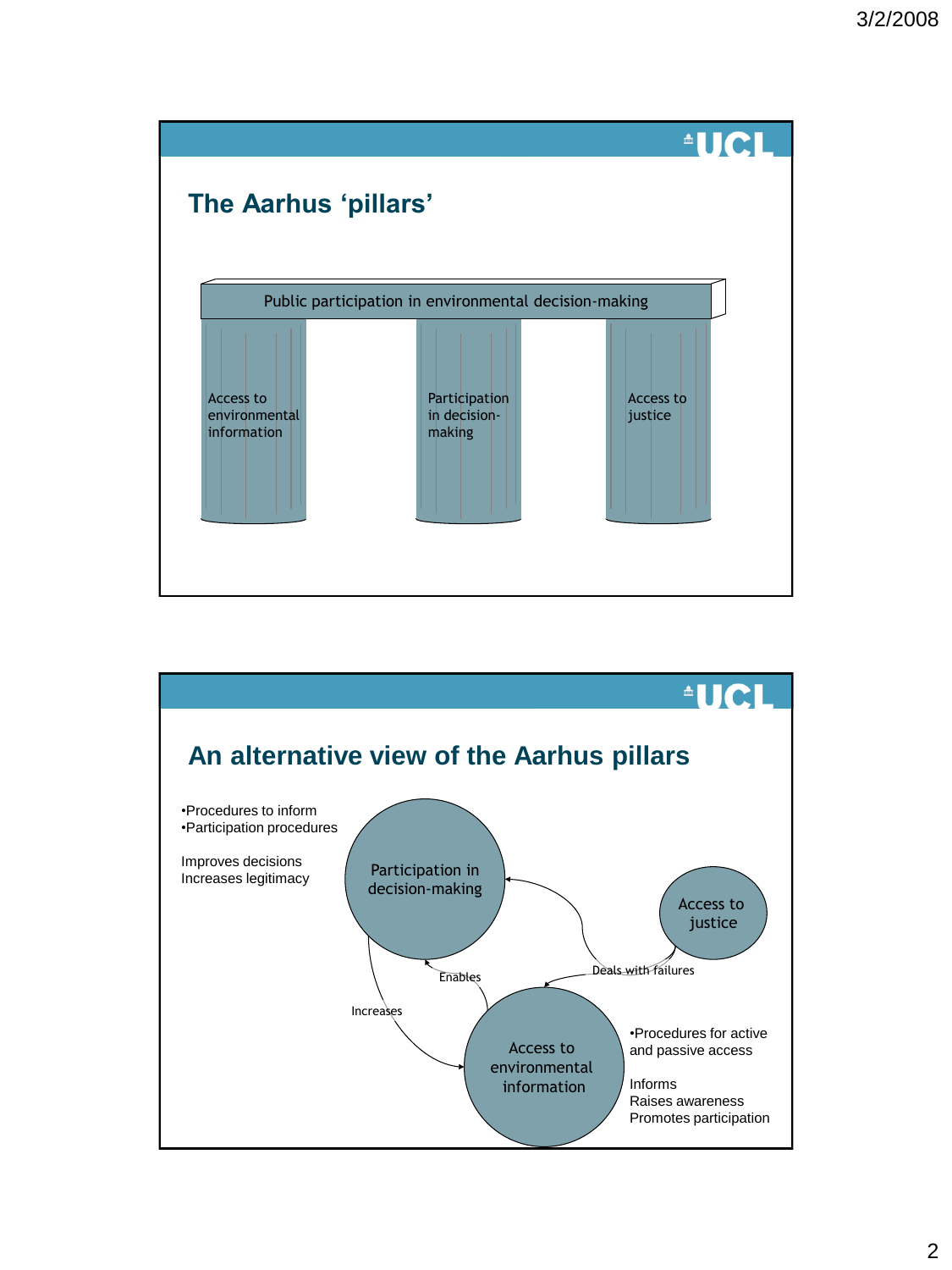![](_page_2_Picture_1.jpeg)

![](_page_2_Figure_2.jpeg)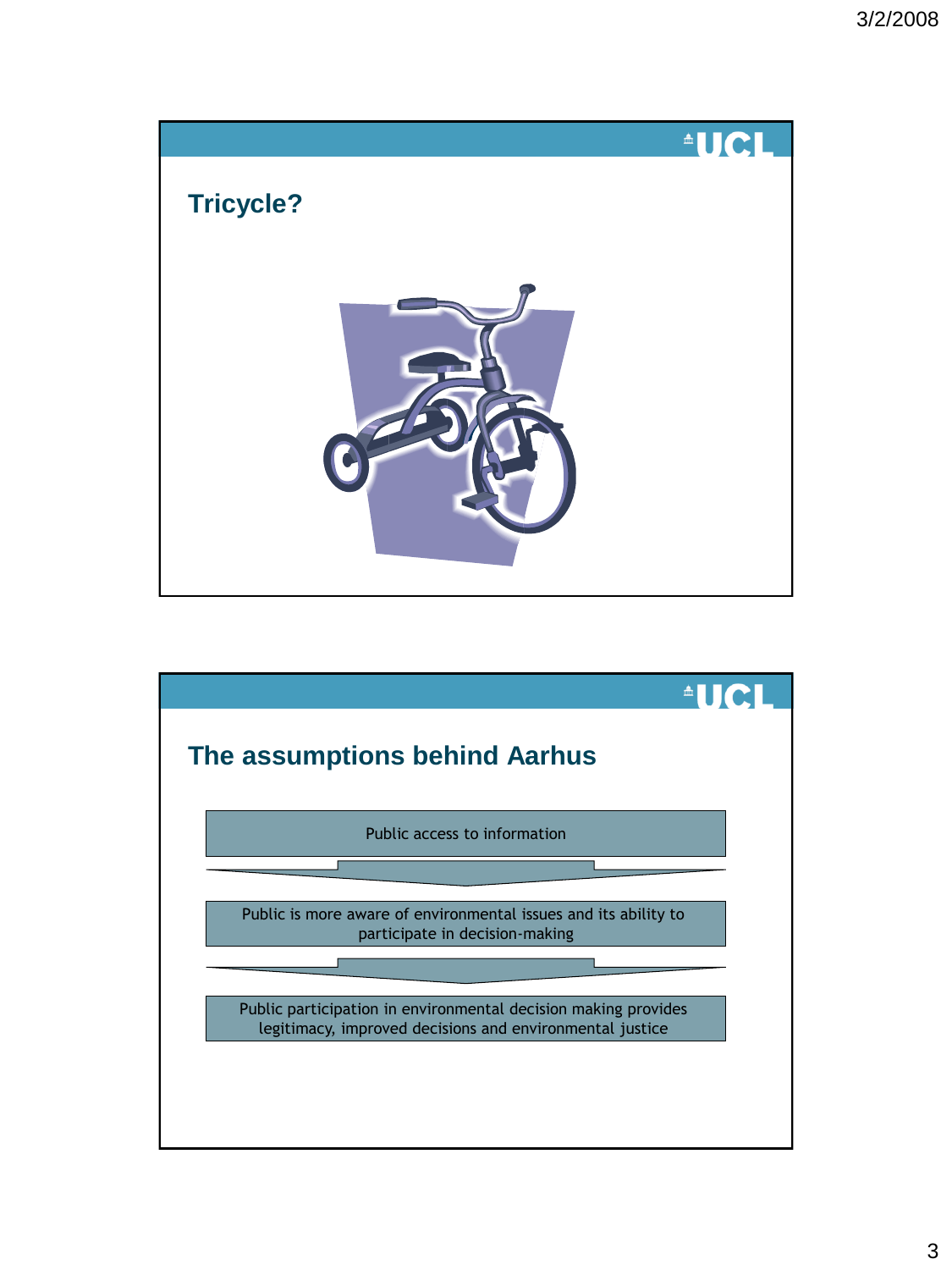#### $\triangleq$ lici

#### **Access to information and participative democracy**

- In democracies, there are many areas where participation occurs: elections for local and national government, policing, health, local development planning
- Yet in most of these areas, there is no direct link to information
- Freedom of information is seen as a general right that facilitates elections, accountability, and good governance – but it is not directly linked to policies on specific areas

![](_page_3_Figure_6.jpeg)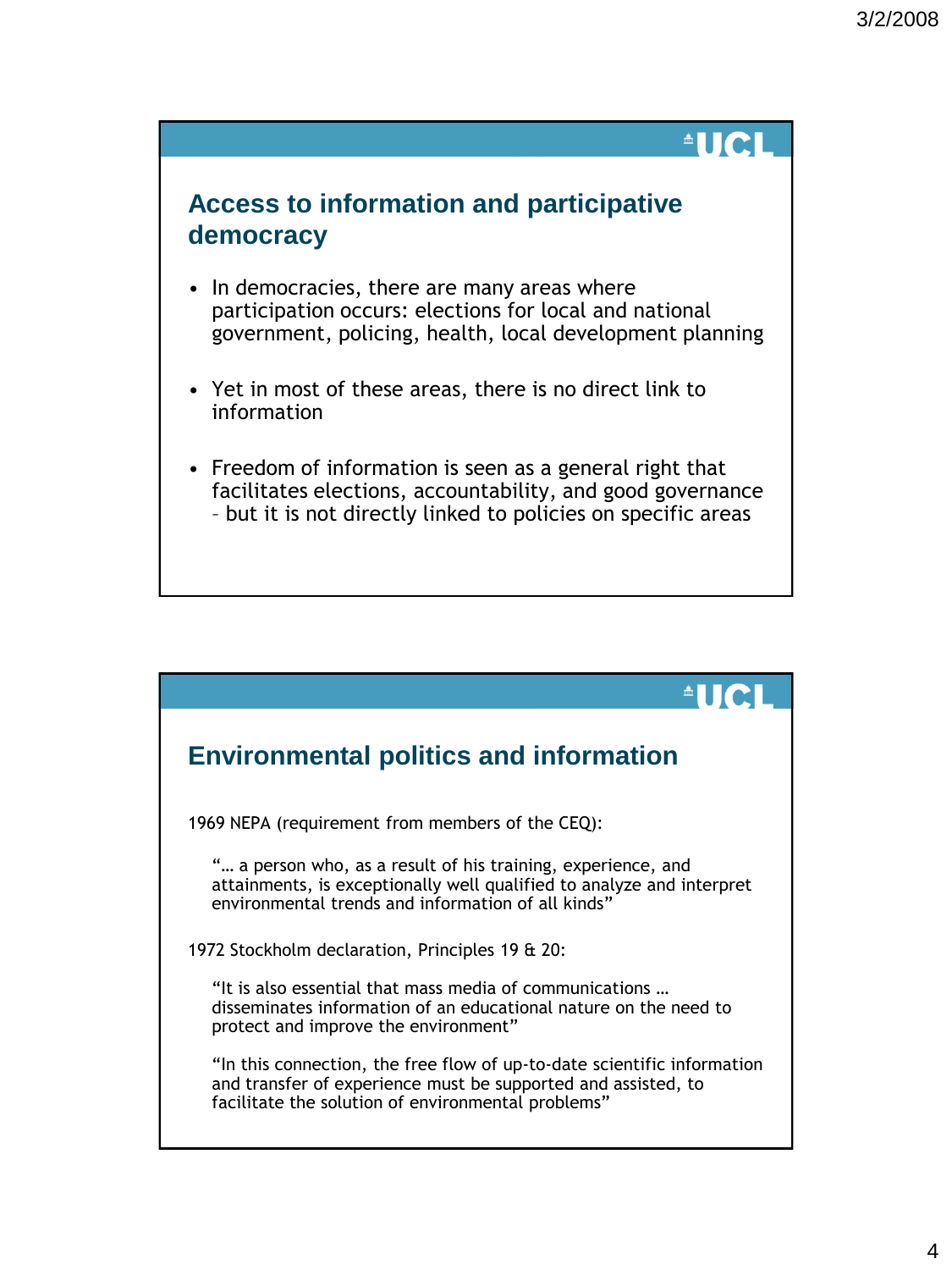# **AUCL**

## **The marriage of information and participation**

1992 Rio declaration, (Principle 10):

"Environmental issues are best handled with participation of all concerned citizens, at the relevant level. At the national level, each individual shall have appropriate access to information concerning the environment that is held by public authorities, including information on hazardous materials and activities in their communities, and the opportunity to participate in decision-making processes. States shall facilitate and encourage public awareness and participation by making information widely available. Effective access to judicial and administrative proceedings, including redress and remedy, shall be provided.

![](_page_4_Figure_5.jpeg)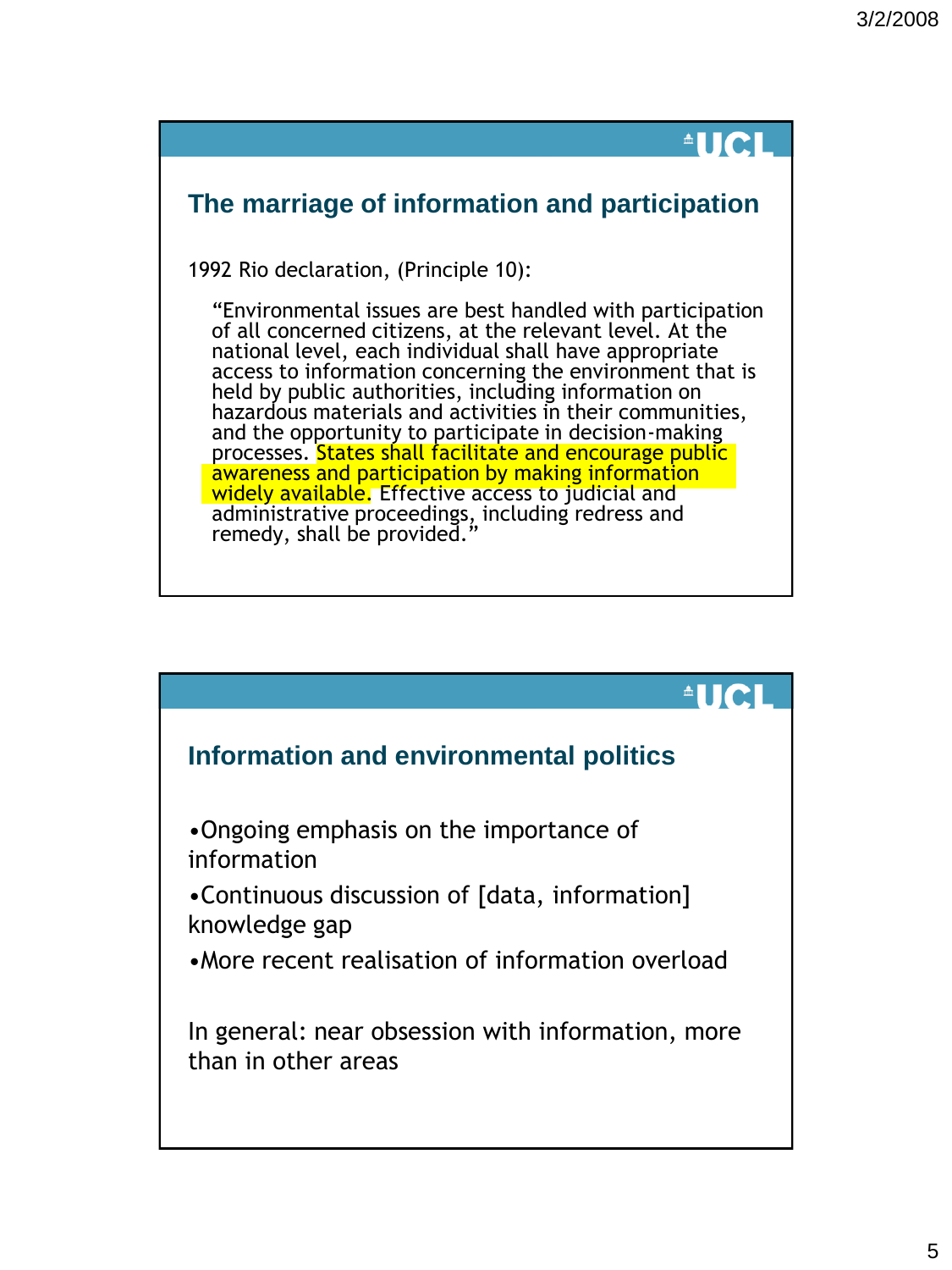## $^4$ IICI

#### **Why?**

- Environmental problems are based on empirical sciences with a long tradition of fact-gathering and localised studies (physical geography, ecology, epidemiology) – collecting information is the modus operandi for environmental science
- Environmental problems are interdisciplinary problems, and many were discovered serendipitously (ozone hole, global dimming)
- High level of uncertainty, quest for forecasting and hunger for data to validate models and predictions

![](_page_5_Figure_6.jpeg)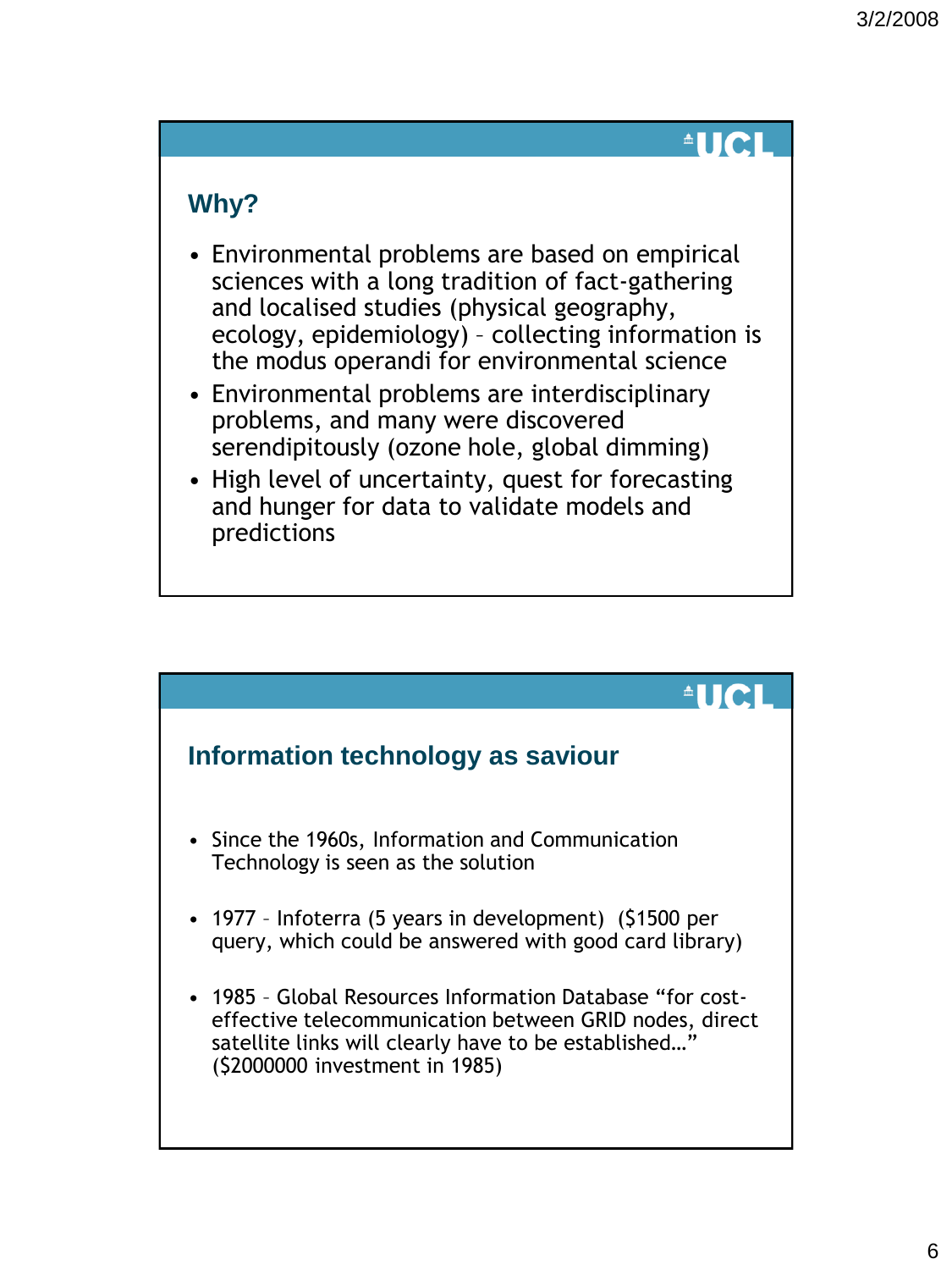# $\blacksquare$

## **Environmental Tecnophilia**

Agenda 21 - "National and international data and information centres should set up continuous and accurate data-collection systems and make use of geographic information systems, expert systems, models and a variety of other techniques for the assessment and analysis of data."

"Using new electronic technologies can become a major tool in giving the public easy, cheap, direct access to information that the authorities hold. Using electronic means, in a sophisticated manner, is the answer to those countries' fear that they cannot provide the necessary manpower to respond to the needs of the public for information and participation in more bureaucratic manners." - John Hontelez, SG European Environmental Bureau, Environment for Europe Conference, Aarhus, Denmark, June 1998.

![](_page_6_Figure_5.jpeg)